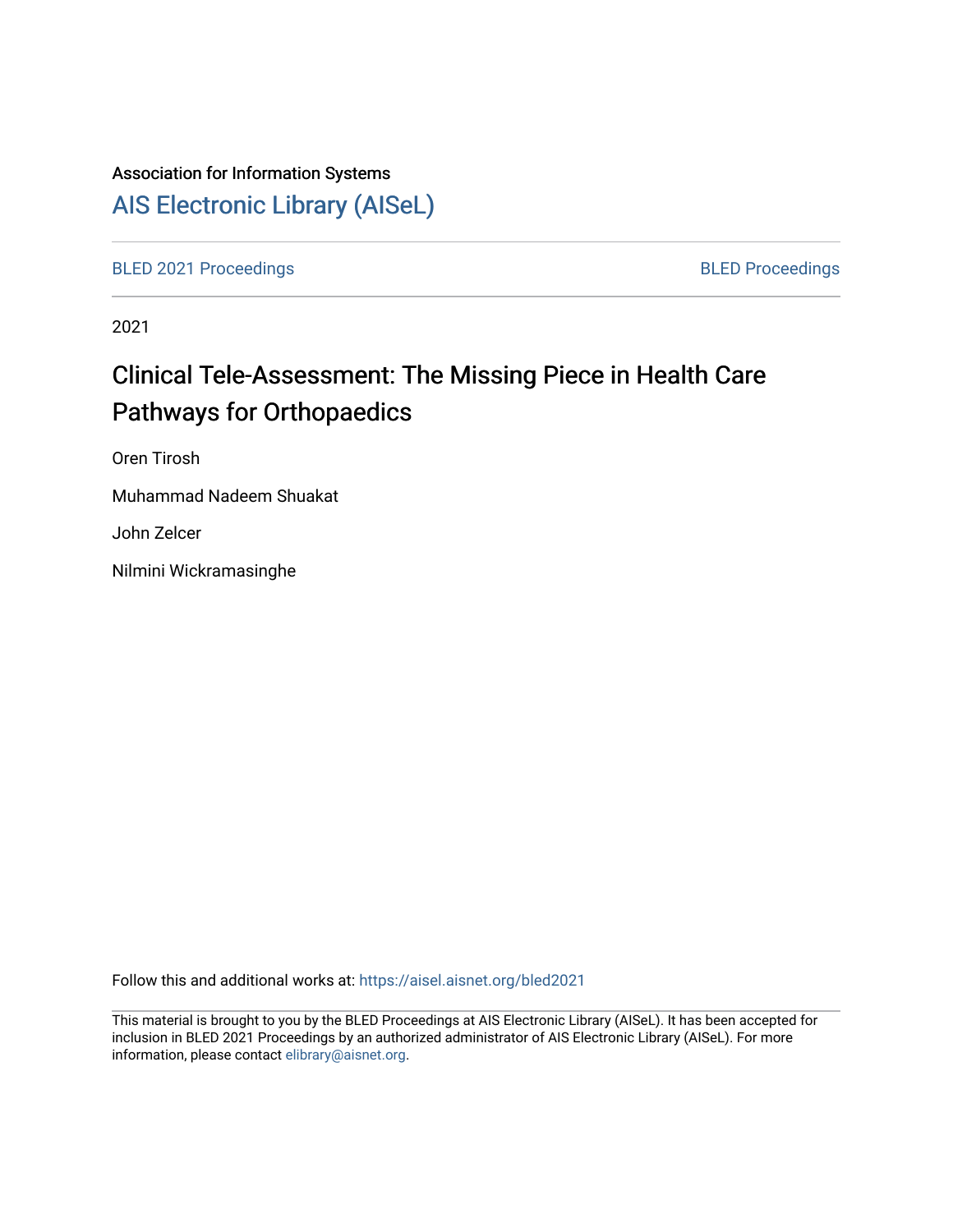## **CLINICAL TELE-ASSESSMENT: THE MISSING PIECE IN HEALTH CARE PATHWAYS FOR ORTHOPAEDICS**

## OREN TIROSH, <sup>2</sup> MUHAMMAD NADEEM SHUAKAT, 1 JOHN ZELCER<sup>2</sup> & NILMINI WICKRAMASINGHE<sup>1,2</sup>

<sup>1</sup> Epworth Healthcare, Australia; e-mail[: drnadeem.work@gmail.com,](mailto:drnadeem.work@gmail.com)  [nilmini.work@gmail.com](mailto:nilmini.work@gmail.com) <sup>2</sup>Swinburne University Of Technology, Australia; e-mail: [otirosh@swin.edu.au,](mailto:otirosh@swin.edu.au)  [john.zelcer@gmail.com](mailto:john.zelcer@gmail.com)

**Abstract** An aging population coupled with longer life expectancy has resulted in an exponential growth in total hip and total knee replacements (THR) (TKR). Especially during the 2020 COVID-19 pandemic, support for patients recovering form THR and TKR was difficult due to reduction in face-toface visits. To address this and enable Australians to have a better patient experience, the following proffers a tele-assessment solution, ARIADNE (Assist foR hIp AnD kNEe), that can provide high quality care, with access for all and support for high value outcomes.

**Keywords:** total hip replacement (THR), total knee replacement (TKR), telehealth, remote monitoring, tele-assessment, tele-rehabilitation, value-based care, healthcare valu proposition



DOI https://doi.org/10.18690/978-961-286-485-9.4 ISBN 978-961-286-485-9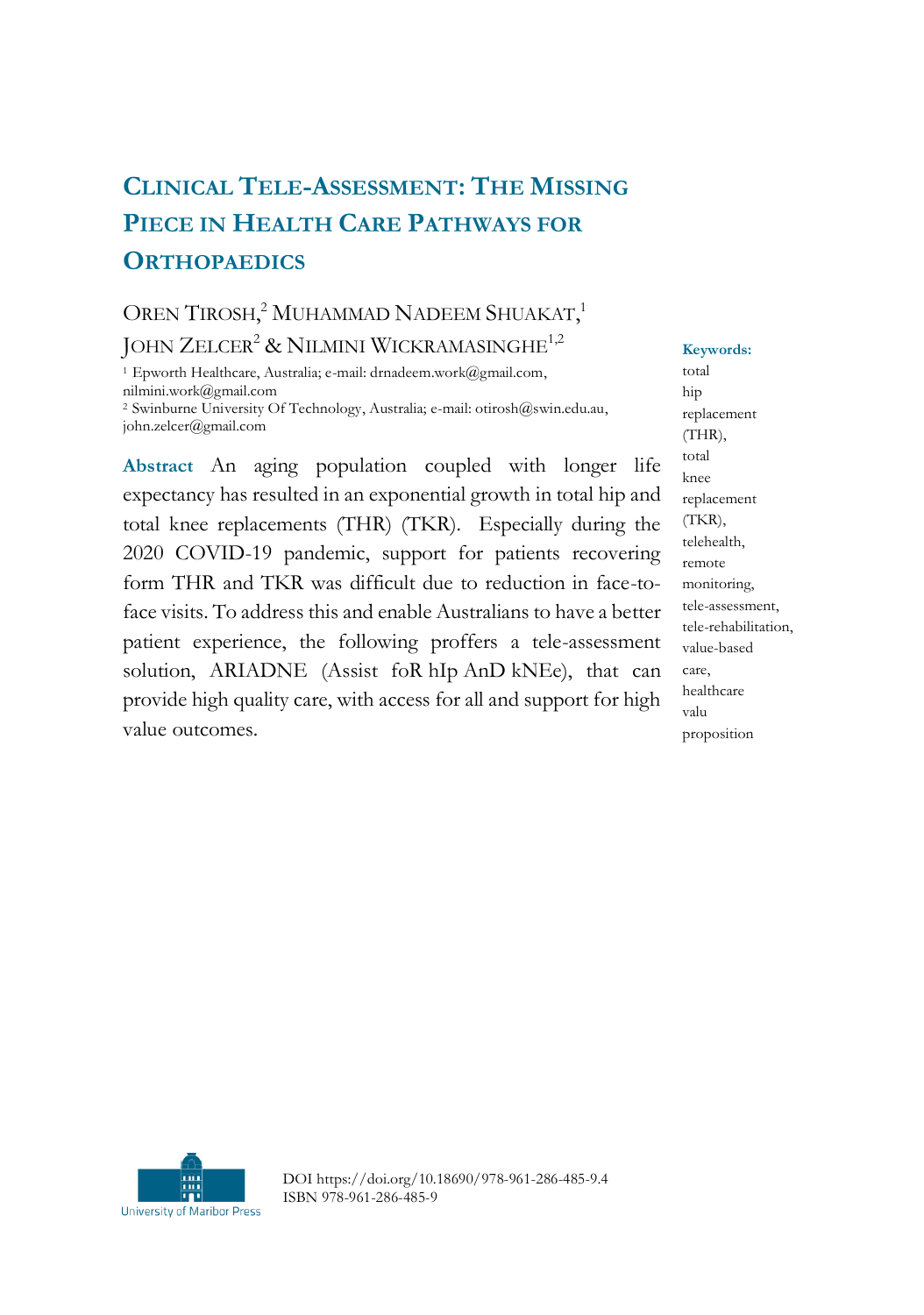#### **1 Introduction**

In Australia, the exponential growth of joint replacements, in particular total hip (THR) and total knee replacements (TKR), is projected to reach an unsustainable burden by 2030 (Ackerman et al., 2019), which has many severe and far-reaching implications for healthcare delivery and for the demand on public and private hospitals. Given several key contributing factors, most notably an aging population and longer life expectancy (Nutt & Solan, 2017), the most prudent way to address this is to leverage technology solutions that can support cost-effective, efficient and effective care delivery post-surgery. We proffer tele-assessment, a noted void in current telemedicine solutions for orthopaedic care, as such a solution.

A key bottleneck in the recovery from THR and TKR is the return to appropriate postural and functional control (Russell, Buttrum, Wootton, & Jull, 2011). The current standard clinical pathway involves 12 to 60 face to face visits over a period of three months (The Brigham and Women's Hospital, 2010). This is not only costly and difficult to manage, especially for isolated and disadvantaged populations (The Brigham and Women's Hospital, 2010), but if not done successfully leads to poor clinical outcomes and low patient satisfaction (Jansson, Harjumaa, Puhto, & Pikkarainen, 2020). Moreover, clinical best practice notes that this 3-month window post-surgery is imperative for optimal recovery and best results (Aasvang, Luna, & Kehlet, 2015). To address this critical aspect on the THR and TKR patient journey, and support quality clinical outcomes and patient satisfaction as well as ease the burden for our healthcare system, we design, develop and test ARIADNE (Assist foR hIp AnD kNEe), a pervasive tele-assessment solution that can support clinical tele-assessment to assess postural and functional control to support post-surgery THR and TKR recovery. ARIADNE will enable objective, remote examination and monitoring of patient functional performance during their typically long rehabilitation journey, something that to date is missing from current telemedicine solutions especially in orthopaedic care. By implementing such a pervasive teleassessment solution within traditional practice, we have the potential to: a) improve existing practice patterns, b) shorten the recovery trajectory, c) increase the likelihood for optimal clinical outcomes, and d) support a superior patient experience.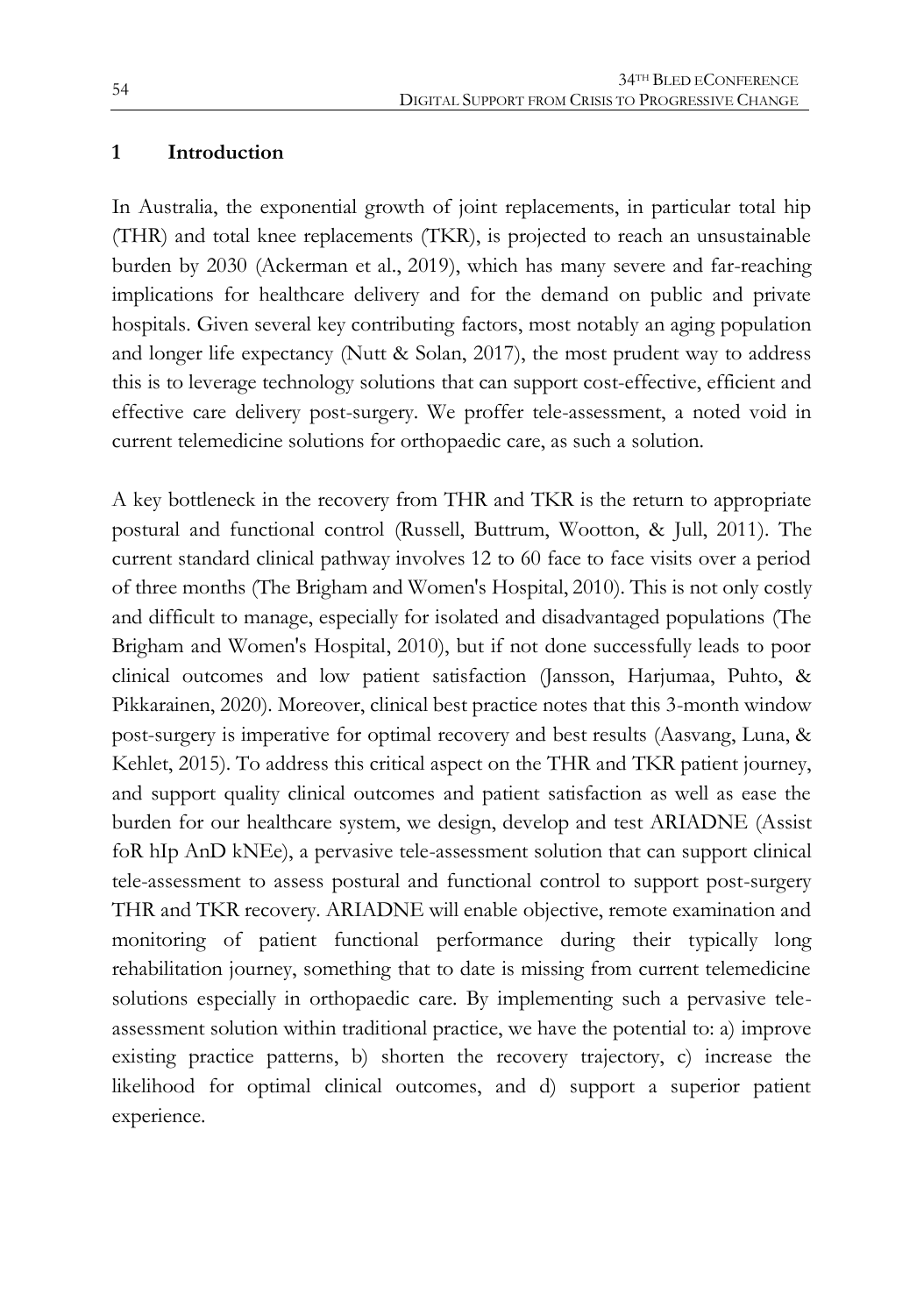#### **Background**

Total hip or knee replacement is a common surgical intervention for treating advanced hip/knee Osteoarthritis (OA). As a strategy to address the burden of disease of OA in Victoria and optimally align health services to consumers' needs and evidence, the Department of Health and Human Services (Victoria) commissioned the development of a Model of Care (MoC) for Osteoarthritis of the Hip and Knee. A MoC is an evidence and consultation-informed framework that describes what and how health services and other resources should be delivered locally to people who live with specific health conditions. In 2018 (Victorian Musculoskeletal Clinical Leadership Group, 2018), the MoC recommended the "Innovation in service delivery model". The model was designed to establish: 1) telehealth services to improve consumers' access to specialist clinics for the purposes of clinical assessment, management planning and treatment, and 2) web-based and smartphone app tools that deliver accurate health information and support behaviour change to consumers and care providers. The development of ARIADNE is designed to addresses the above acknowledgement of the importance of a telemedicine platform to improve health care services for rehabilitation following THR and TKR. (Department of Health, 2010; Victorian Musculoskeletal Clinical Leadership Group, 2018).

Tele-rehabilitation via online video communication is an emerging area attracting increased attention as a potential alternative to conventional, face to face rehabilitation, suggested to be an option for people located remotely to reduce the need for frequent travel (Russell et al., 2011). A recent systematic review concluded that tele-rehabilitation can lead to better healthcare at lower costs (Klaassen, van Beijnum, & Hermens, 2016). An example is the tele-rehabilitation system eHAB (NeoRehab, Brisbane, Australia) that enables real-time video conferencing to the patient's home and includes features such as recording instruction and exercises (Richardson, Truter, Blumke, & Russell, 2017). Similarly, MyRehab offers a telerehabilitation communication system via text or voice messages and videoconference, evaluated in a RCT with THR and TKR patients (Eichler et al., 2017).

Indeed, tele-rehabilitation partially addresses some of the requirements of the MoC. However, a critical missing element in current solutions is tele-assessment which supports an objective remote postural and functional assessment integrated with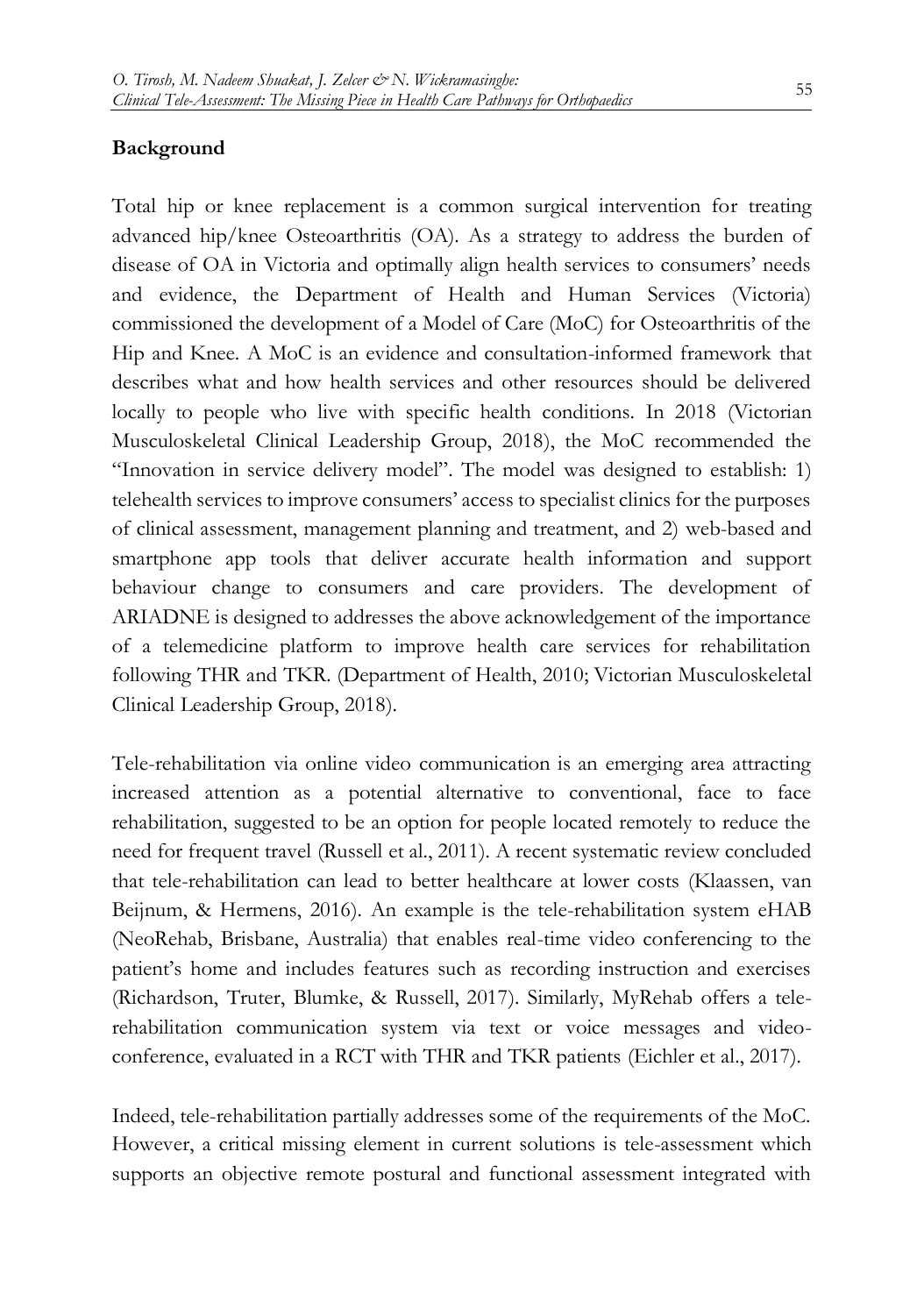web-based management and planning capabilities. ARIADNE addresses this key void by being able to transform standard care with a face to face assessment, mostly available only in major cities with experts, to provide remote assessment access and quality of care to a wider and remote community. Thus, ARIADNE, will significantly enhance Australian health care services, ensuring objective postural and functional examination can be performed. It will provide the foundation for future telemedicine platforms for clinical trials and treatment monitoring.

To further improve upon the Australian telehealth system the following objectives need to be addressed:

- 1. An examination into the measurement consistency and agreement of a newly established tele-assessment system with respect to a face to face clinical based reference condition.
- 2. A determination of the feasibility and the extent to which the teleassessment can be used by clinicians and patients to achieve effectiveness (accuracy and completeness), efficiency (resources needed for effectiveness) and satisfaction (comfort and acceptability).
- 3. An assessment of the cost-effectiveness associated with tele-assessment including those related to healthcare, purchase of equipment, mobile phone data usage, and costs associated with establishing and delivering the service, and analysing the results.

### **Overview of ARIADNE**

In orthopaedics, performance measures following THR and TKR are required to identify patient functional competency and physical progress. In existing clinical practice, these postural and functional measures include: 1) range of motion, 2) postural balance, 3) chair rise, 4) 40 meter fast paced walk, and 5) timed up and go (TUG) (Victorian Musculoskeletal Clinical Leadership Group, 2018), and are executed face to face while the clinician manually records the duration and number of repetitions to complete the task. A more robust objective, but to date only used in research and not in clinical settings due to availability and accessibility, is quantifying performance using Inertial Measuring Units (IMU) motion sensors comprising accelerometers and gyroscopes (Galan-Mercant, Baron-Lopez, Labajos-Manzanares, & Cuesta-Vargas, 2014; Pham et al., 2018; Witchel et al., 2018) to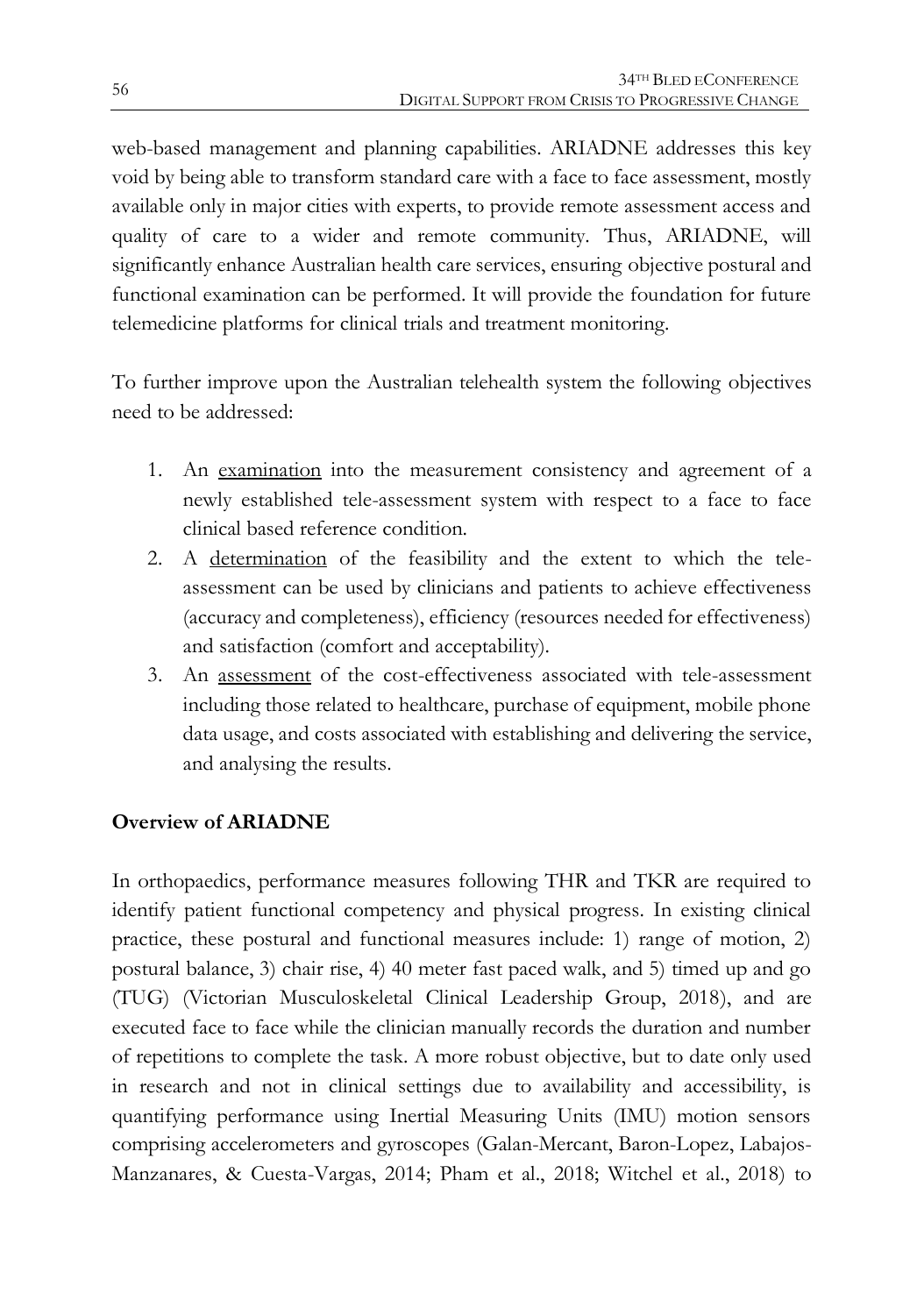measure linear acceleration and angular velocity, respectively. Once the raw data is captured, the level of performance is quantified by a further well-defined signal processing methods (Adusumilli et al., 2017; Galan-Mercant et al., 2014; Pham et al., 2018; Steinberg, Adams, Waddington, Karin, & Tirosh, 2017; Steinberg, Tirosh, Adams, Karin, & Waddington, 2017).

ARIADNE has been developed and designed to support the above requirements and is built from previous work by one of the authors around web based repository applications Gaitabase and PROMsBase (Tirosh, Baker, & McGinley, 2010; Tirosh, Tran, et al., 2019), and leverages his research on the use of IMU motion sensor signals to capture, process, and interpret postural and functional performance (Kuo, Culhane, Thomason, Tirosh, & Baker, 2009; Steinberg, Adams, et al., 2017; Steinberg, Tirosh, et al., 2017; Tirosh, Orland, Eliakim, Nemet, & Steinberg, 2017, 2019, 2020). Gaitabase has been used by world leading gait laboratories for clinical gait analysis, having 22 different centres in 8 different countries on four different continents. PROMsBase is routinely used at Western Health in Victoria to collect patients' satisfaction and wellbeing data pre and post joint replacement procedures with over 8,000 questionnaires from over 10,000 surgery procedures now collected.

In order to be clinically useful as a tele-assessment platform, we extended the technology with unique integration methods of the web based repository system coupled with the motion sensor IMU data captured from a mobile phone. During assessment, the clinician remotely connects to the motion capture app installed on the patient's mobile phone that is strapped above the ankle (to measure joint angle) or at the lower back (to measure postural control) using an ankle or waist strap, respectively. Once connected, the clinician remotely operates the app while the patient performs the specific functional task as instructed by the clinician. Once the task is completed the clinician remotely saves the mobile sensors data that is automatically uploaded to the web-based application for further processing and analysis. Both the clinician and the patient can login to the web application and generate performance and progress reports. Figure 1 shows an example of the motion sensors data analysis during the clinical tasks.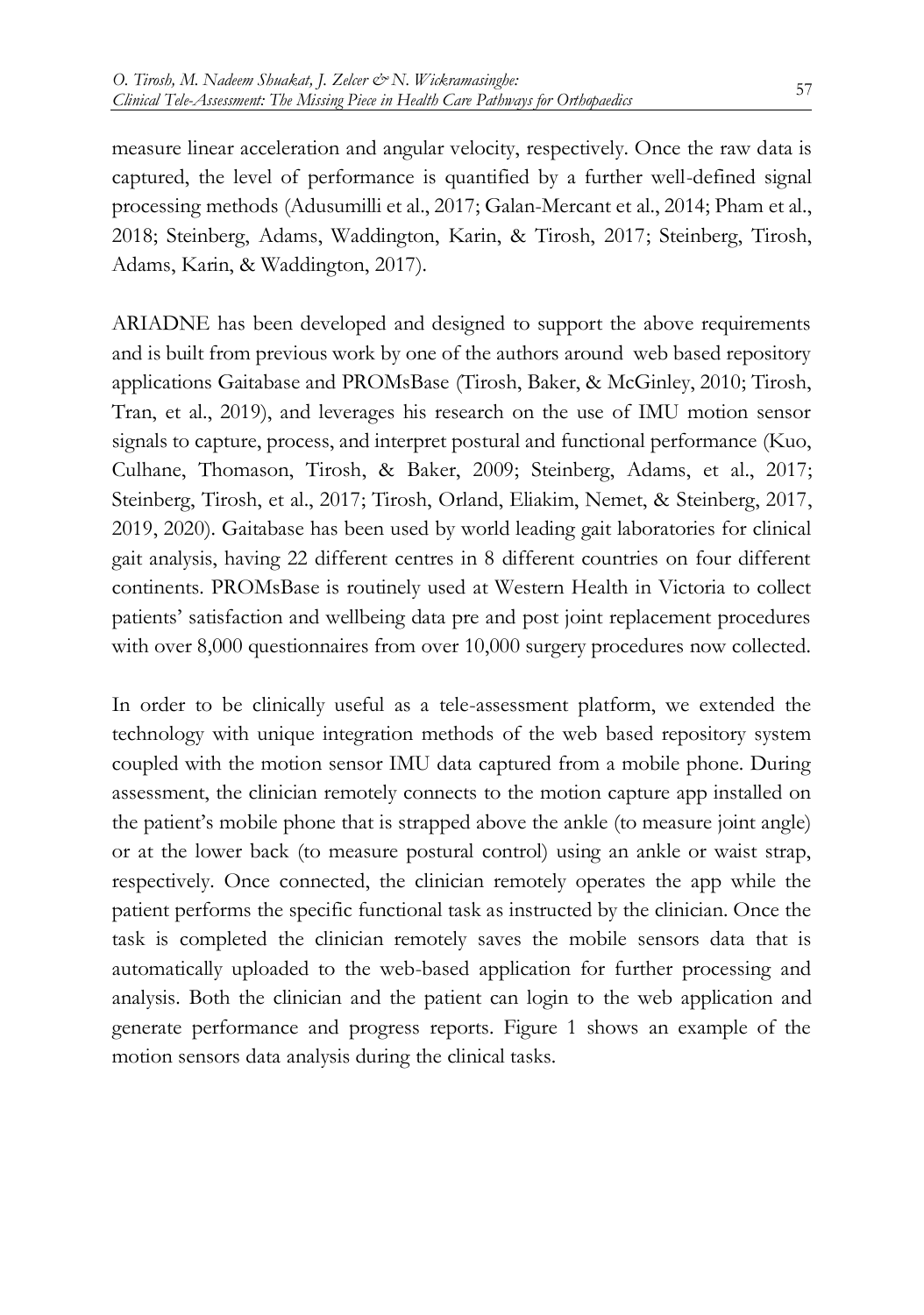

**Figure 1. Example of motion sensor data during Tele-assessment of (A) postural balance, (B) sit stand, and (C) TUG tests.**

### **Methodology**

To test the proposed tele-assessment solution this section outlines the research plan. Tele-assessment is the missing piece in telemedicine care for orthopaedic rehabilitation. Unique aspects of ARIADNE include that it: a) can provide remote, quantified, and postural and function control, and b) provide early detection of deviation, problems and potential complications. Our pilot study will serve to incorporate key co-design principles to ensure clinician and patient input in the design and development of ARIADNE, and then test the definitive solution in terms of: (a) desirability (patients and clinicians), and clinician and patient usability and acceptance, (b) reliability (ability to deliver consistently on key clinical outcomes) and "fit for purpose", and (c) cost-effectiveness.

The tele-assessment platform ARIADNE is very simple to use as it integrates a webbased database and interface platform and motion sensor data that is captured remotely from the patient's mobile phone while the patient performs their essential postural and functional measures, including (Victorian Musculoskeletal Clinical Leadership Group, 2018): 1) range of motion, 2) postural balance, 3) chair rise, 4) 40 meter fast paced walk, and 5) timed up and go (TUG). The motion sensor data is processed to objectively quantify the patient's performance level.

#### *Overview of design*

To ensure a robust solution it is essential to conduct a feasibility pilot study to measure the desirability, usability, reliability, Minimal Detectable Change (MDC), fit for purpose, and cost-effectiveness, and better access, quality and value of the teleassessment platform for THR and TKR patients. The tele-assessment will be utilised during the conventional THR and TKR standard care pathway.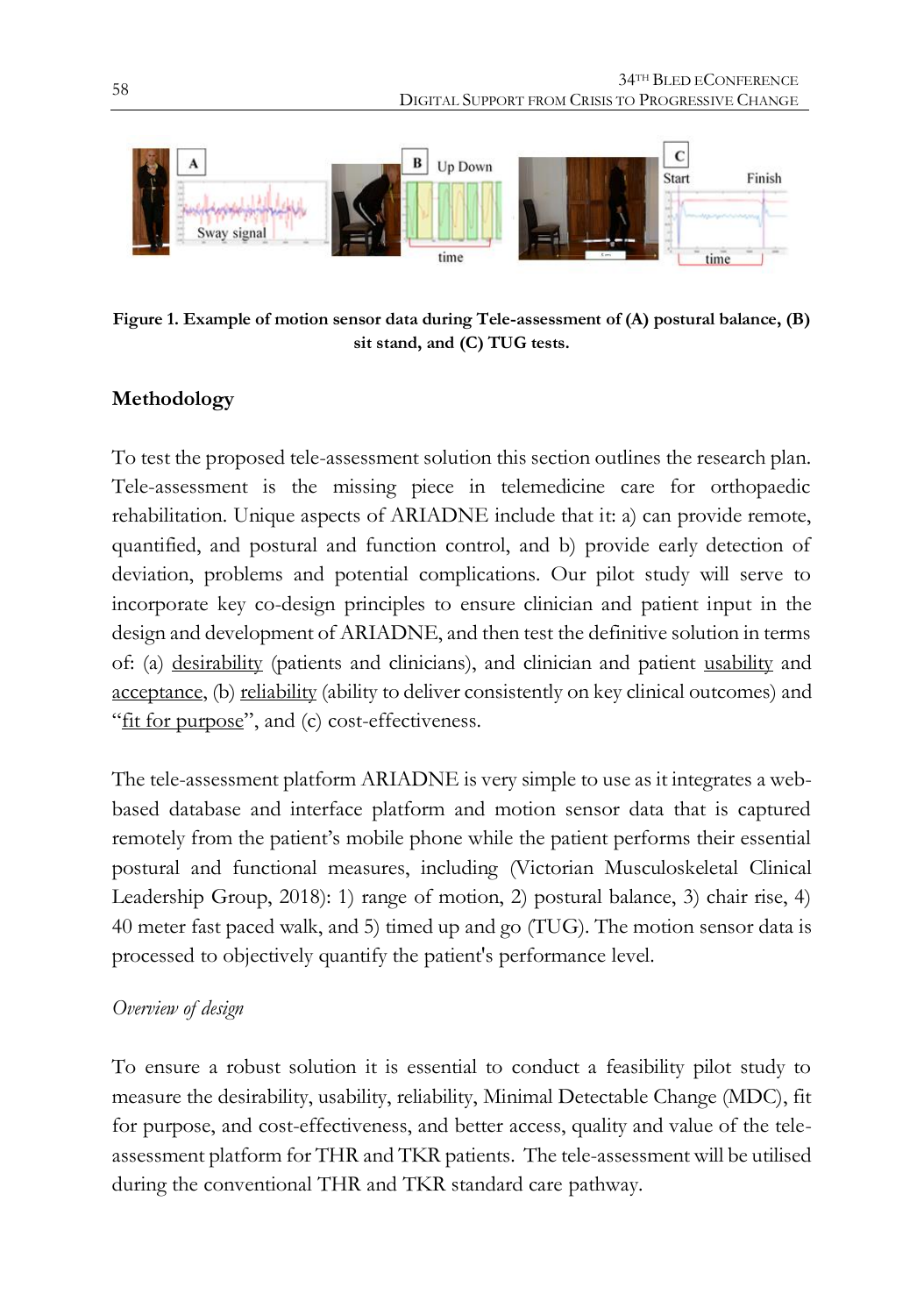#### *Protocol*

We have secured HREC (Human Research Ethics Committee) approval and now planning for final ARIADNE co-design session with 2 clinicians and 4 patients (2 TKR and 2 THR). Prior to tele-assessment at **T0**, clinicians and patients will participate in an educational focus group session. In this session participants will be educated on the use of ARIADNE with preparation for their joint replacement journey.

Tele-assessments will be performed on 10 occasions including; base-line pre surgery-1 (**T1**), pre surgery-2 (**T2**), and at 1 (**T3**), 2 (**T4**), 3 (**T5**), 4 (**T6**), 5 (**T7**), 6 (**T8**), 9 (**T9**), and 12 (**T10**) weeks post-surgery. The duration of each tele-assessment session is 20 minutes. In each session, the patient will start the app that automatically connects to the clinician web portal. The patient will then insert the mobile phone in the waist pouch and attach it around their waist. The clinician will instruct the patient to perform the tasks (balance, TUG, chair rise, range of motion) while the mobile app captures the motion data and automatically uploads it to the web portal for storage and further analysis. At **T2** and **T10** patient questionnaires will be administered to assess usability of ARIADNE. In addition, at **T10** a clinician focus group will be conducted.

*Outcome and data analysis*: At the completion of the study the following aims will be achieved:

**Primary Aim (a):** assess desirability and usability of ARIADNE:

The Unified Theory of Acceptance and Use of Technology (UTAUT) will be used as the theoretical framework underpinning the research, to understand and empirically test the factors that influence the end-users' acceptance and adoption of the tele-assessment services in THR and TKR patients. The UTAUT includes four determinants; performance expectancy (PE), effort expectancy (EE), social influence (SI), and facilitating conditions (FCs), which can explain 70% of the variance of behavioural intentions (Hoque & Sorwar, 2017), while other models explained approximately 40% of technology acceptance (Lim, 2003). It has been widely adopted in different areas including mobile health such as to investigate the intention to use Physical Activity Apps (Liu et al., 2019), but to our knowledge there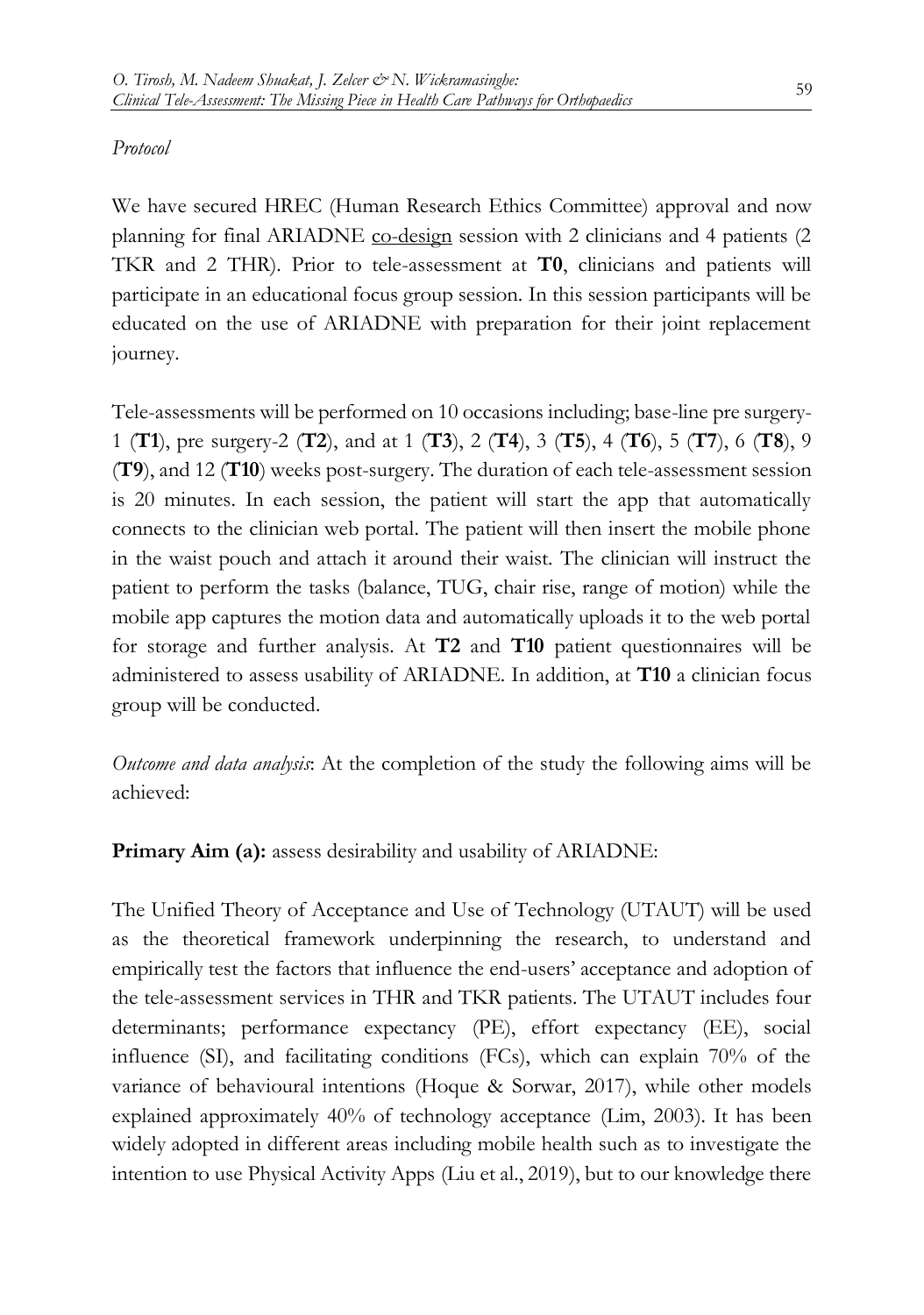is no published study applying UTAUT to the investigation of tele-assessment use intention in joint replacement patients. To specify, PE refers to the services of the clinician in the clinician–patient interaction in tele-assessment. EE refers to patients' perceived ease of interacting with physicians in tele-assessment. SI refers to the impact of other people's feelings, views, and behaviours on the behavioural intention of patients interacting with clinicians in telehealth. FC refers to users' perceptions of their ability to perform the behaviour and measure the degree to which the teleassessment fits with their existing values, previous experiences and current needs. Each determinant includes related questions with a 5-point Likert-type response format that ranges from "strongly disagree" (1) to "strongly agree" (5) to measure each construct covering the variables in the research model. The UTAUT will be completed at **T1**, **T8** and **T10**. Separate analyses will be conducted for older and younger groups of participants in order to test usability and efficacy across all age levels.

#### **Primary Aim (b):** assess reliability using MDC:

The outcome measure for each postural and functional task is calculated by processing the motion sensor signal from the mobile device. The outcome measures are the hip and knee joint maximum range of motion, the magnitude of body sway for the postural balance test, the time taken to complete five repetitions of the sitto-stand manoeuvre test, and time taken to complete the TUG and 40 meter fast paced walk tests.

Reliability and MDC will be analysed from the tele-assessment outcome measures (described above) when comparing outcomes between the pre surgery-1 and the pre surgery-2 sessions. The reliability will be estimated using repeated-measures analysis of variance and the intra-class correlation coefficient. Standard error of measure (SEM) and Minimal Detectable Change (MDC) will be calculated utilising the same methodology as our previous study using IMU measurements in gait (Tirosh, Orland, et al., 2019). SEM will be calculated as SD x  $\sqrt{1}$  – ICC, where SD is the standard deviation of all scores from the participants. SEM is also presented as a SEM% by dividing the SEM with the average of the test and retest values. The MDC will be calculated as SEM x 1.96 x  $\sqrt{2}$  to construct 95% CI. Multi-level analysis will be used to test for significant differences across younger and older age groups separately for THR and TKR patients. This is an intention-to-treat method which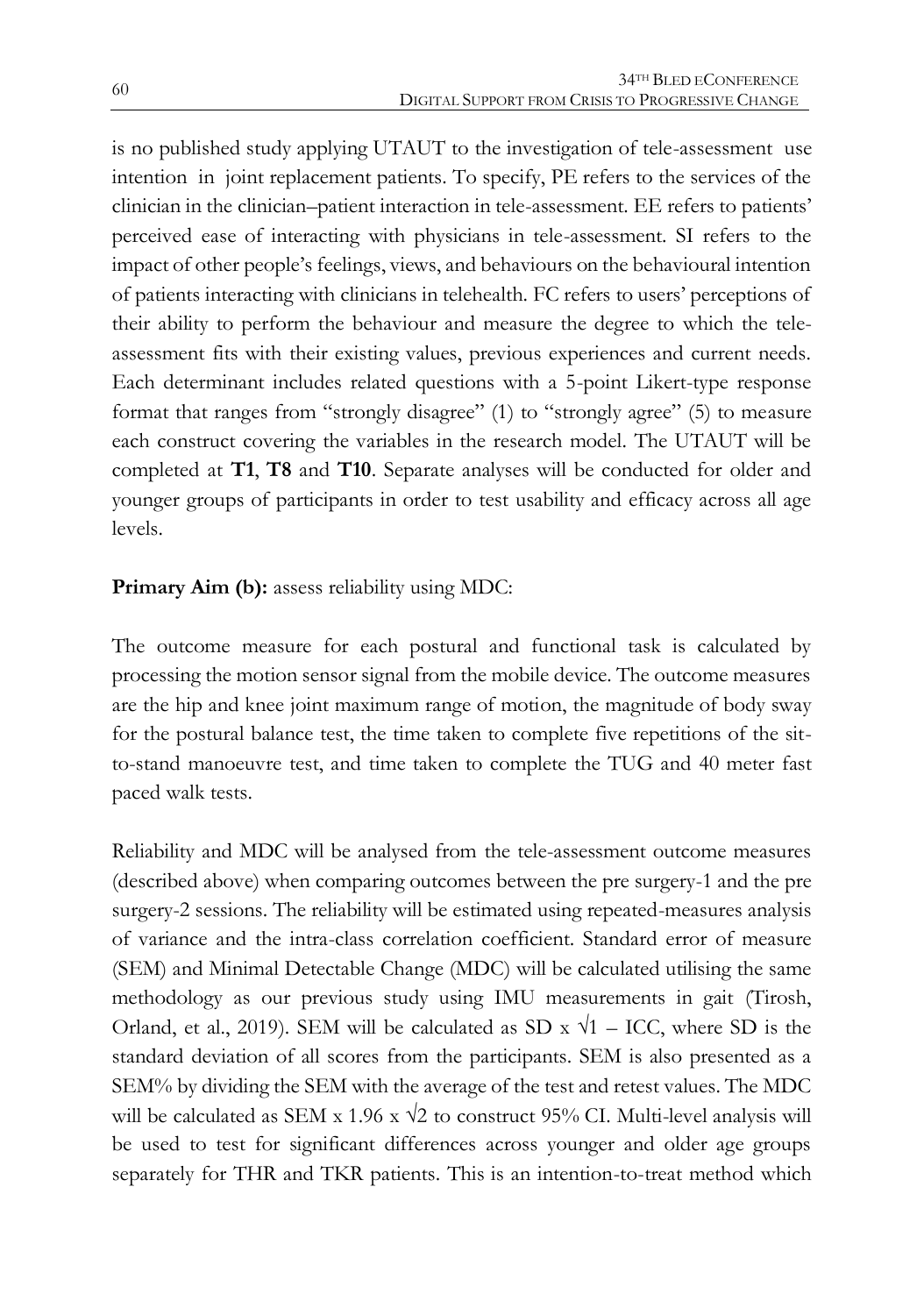allows for irregular assessment measures, allowing for the control of other variables as needed.

#### **Primary Aim (c):** *evaluate if ARIADNE is fit for purpose*:

Empirical evidence shows that users will not simply accept and use the technology if it does not fit their needs and improve their performance (Gebauer & Ginsburg, 2009; Junglas & Watson, 2008). Hence, to assess the fit for purpose of ARIADNE, we apply *task-technology fit*, the degree to which a technology assists an individual in performing his or her task. To measure the level of "fit for purpose" of ARIADNE, during the focus group session conducted at **T10**, we will ask clinicians to compare their experience with ARIADNE to that without tele-assessment; i.e. as per their normal delivery of care. This will enable us to understand key task characteristics, how the technology supported those tasks, and whether clinician users perceived ARIADNE to perform better, as good as, or worse than face to face assessments.

#### **Identified Risks**

**Risk #1 – Poor desirability and reliability of the tele-assessment platform**: The tele-assessment platform is built for the purpose of assessing joint replacement intervention postural and functional control outcomes. Thus, it is important for the platform to be desirable and reliable. This risk is mitigated from findings of previous studies on the desirability and reliability of using IMU in measuring postural and functional performance of the proposed tasks in a range of population types including: healthy older adults (Chan, Keung, Lui, & Cheung, 2016; Keogh et al., 2019), Parkinson's disease (Pham et al., 2018), multiple sclerosis (Witchel et al., 2018), and TKR (Huang, Liu, Hsu, Lai, & Lee, 2020), with very good to excellent desirability and reliability. These studies and a systematic review (Keogh et al., 2019) used mobile phone motion sensors, suggesting that mobile phones are non-inferior compared to the other postural and functional measurement techniques. Furthermore, our unpublished preliminary experiment validating our teleassessment knee range with the gold standard video analysis showed excellent correlation  $(r = 0.98)$  and very good agreement with clinically acceptable bias of 5.4 degrees with 17.3 and -6.4 degrees for upper and lower 95% confidence bounds respectively.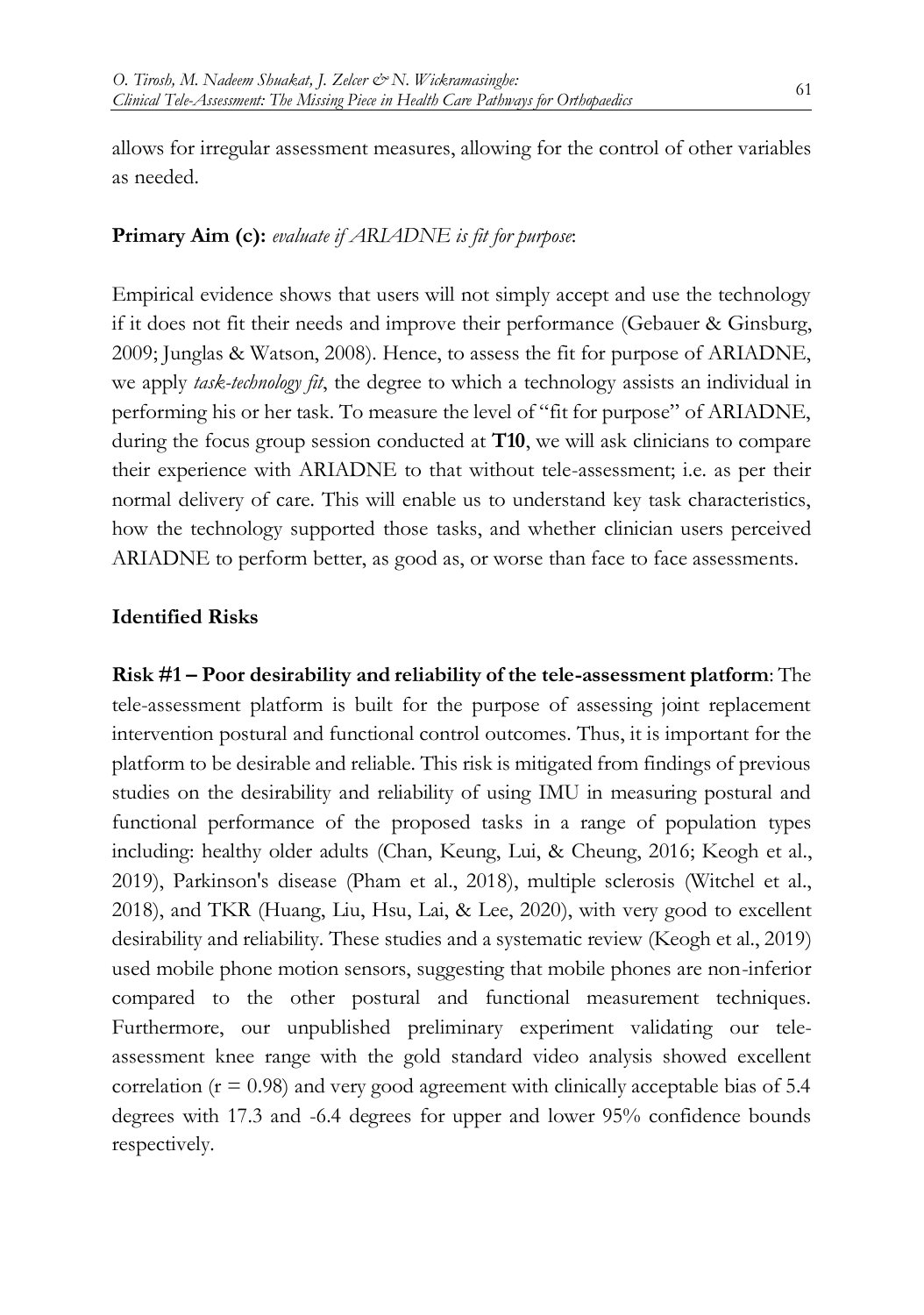**Risk #2 – Security of the data**: to increase data security the data will be stored on Nectar cloud and will be backed up daily. Nectar is an online infrastructure for researchers to store, access, and analyse data remotely, and is managed and funded by the Australian Government through the National Collaborative Research Infrastructure Strategy.

**Risk #3 – Participants can feel directionless and overwhelmed with the technology**: to reduce participant anxiety with the digital technology, the patient advocate team member will provide coaching and mentoring support to participants, enabling them to optimise self-management.

**Risk #4 – Falls, limited space, and poor environmental set up at home or difficulties to attach the phone to the ankle and/or waist**: patients' home visits will occur to inspect and set up the testing environment, and reduce potential hazards.

**Risk #5 - Poor Internet connection**: the necessary internet connection will utilise the mobile device internet access provider. Data collection is performed using the app installed on the patient's mobile device, thus a poor network will not disrupt data capture and quality.

### **Results to Date:**

The assessment of the fidelity, efficacy and fit for purpose of the developed ARIADNE solution requires many stages and is thus a longitudinal study. On the receipt of ethics approval, initial phases of the design science research methodology have been conducted with a small group of patients and clinicians respectively to fine tune the solution. This is an important key step to ensure high clinician and patient use as well as ensure the developed solution will support the required needs for rehab of THR and TKR patients. The ARIADNE solution now has patient and clinician approval and based on a small pilot study demonstrated ease of use and fit for purpose. While not statistically significant, this directional data provides support to progress to the next phase with confidence. The next key step is to conduct a large scale clinical trial to capture key data around the impact of the solution to support THR and TKR patients in their rehabilitation. Once the clinical trial is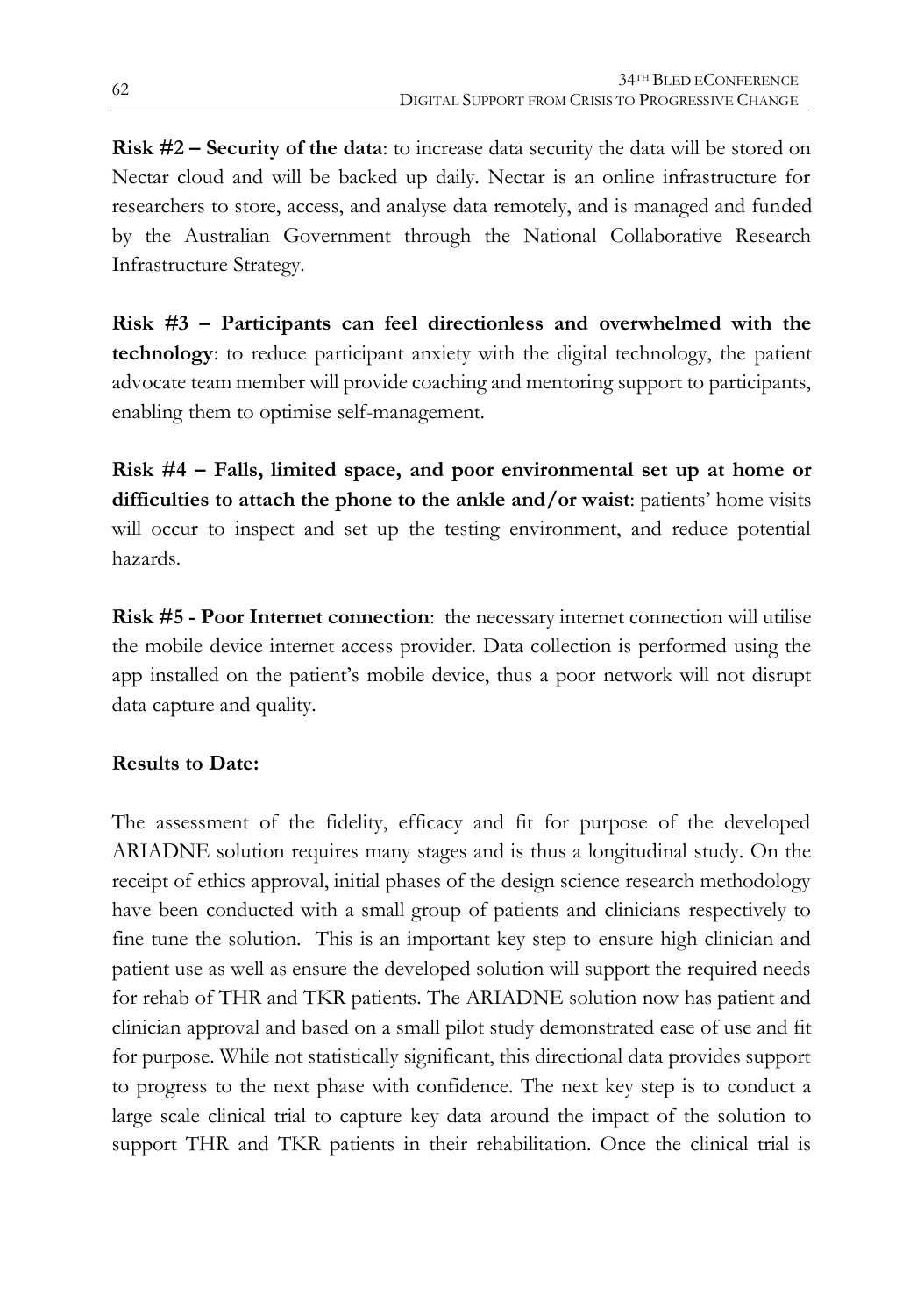concluded it will then be possible to address issues around deployment of the solution into appropriate clinical contexts.

#### **Discussion**:

ARIADNE is designed to remotely capture, analyse, and interpret body motion using the accelerometer and gyroscope motion sensors embedded in today's mobile phones. The mobile phones we have today have 3-axial accelerometer and gyroscope components. The accelerometer allows the measurement of linear acceleration in three orthogonal directions (x, y, and z) and the gyroscope allows the measurement of angular velocity in the x, y, and z axes. The linear acceleration and angular velocity signals can be processed and used to analyse body motion and further provide interpretation of the movement quantity and quality, such as level of stability during quiet standing. The ability to remotely connect to a patient's mobile phone and capture accelerometer and gyroscope data creates new opportunities for clinicians, sport trainers, and engineers to remotely quantify and analyse the performance level of any posture and/or movement task.

#### **Conclusions:**

Our designed solution, ARIADNE, represents a novel and unique approach to telehealth rehabilitation in orthopaedic care for THR and TKR patients. To date, current telehealth solutions in this space do not address tele-assessment, which means that there is a significant limitation in the current post-operative critical 12 week period for THR and TKR patients. Hence, ARIADNE not only addresses this key void, but it serves to also potentially help to address a major conundrum facing healthcare delivery around THR and TKR. If the results of the clinical trial provide a positive endorsement for ARIADNE, then we would have successfully developed a unique, COVID-19 safe, tele-assessment solution that addresses a key gap in post-surgical recovery for THR and TKR patients.

#### **Aknowledgements**

This study was funded by EMF (Epworth Medical Foundation) Capacity Building Research Grant and Defence Health Foundation Medical Research Grant.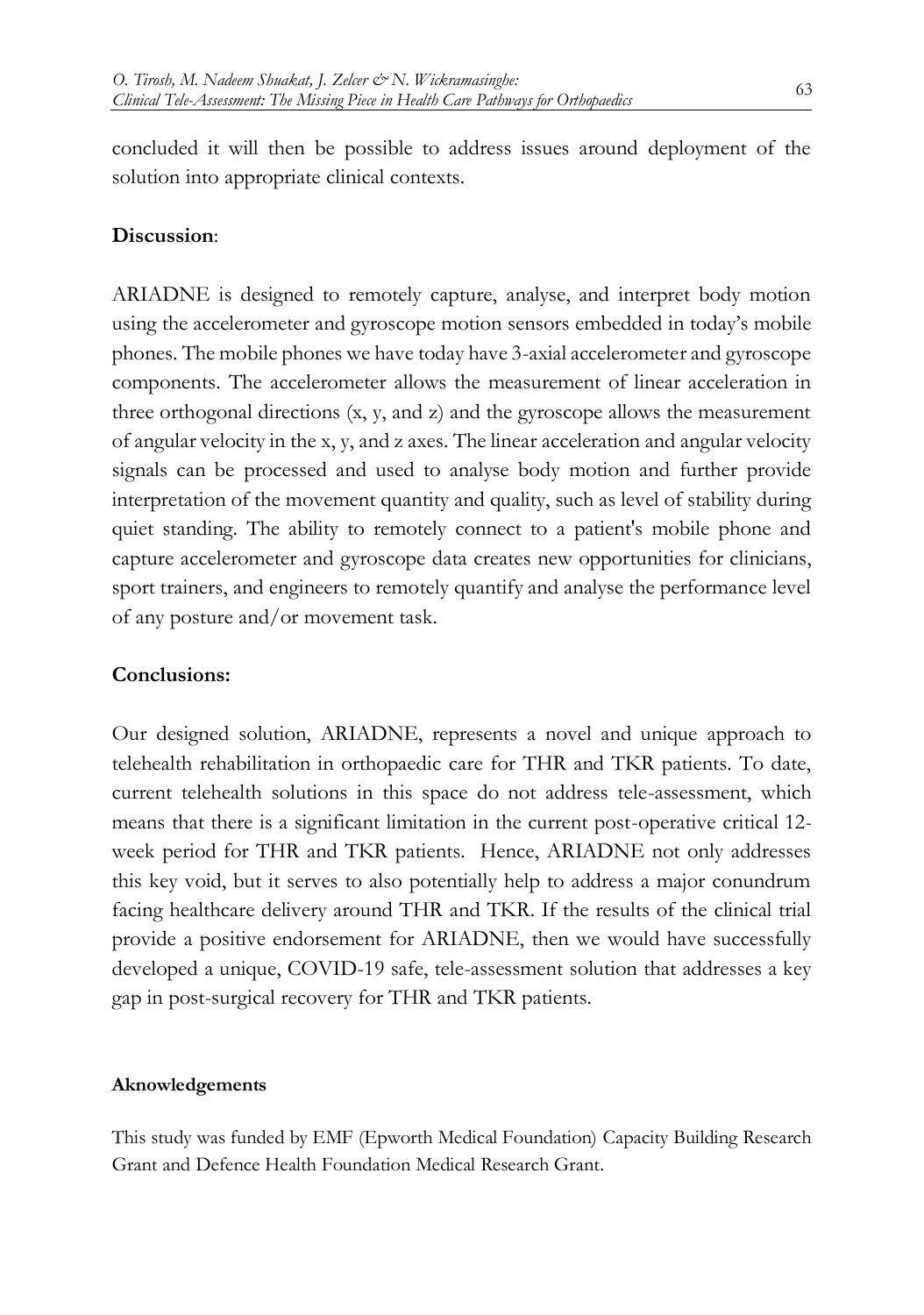#### **References**

- Aasvang, E. K., Luna, I. E., & Kehlet, H. (2015). Challenges in postdischarge function and recovery: the case of fast-track hip and knee arthroplasty. Br J Anaesth, 115(6), 861-866. doi: 10.1093/bja/aev257
- Ackerman, I. N., Bohensky, M. A., Zomer, E., Tacey, M., Gorelik, A., Brand, C. A., & de Steiger, R. (2019). The projected burden of primary total knee and hip replacement for osteoarthritis in Australia to the year 2030. BMC Musculoskelet Disord, 20(1), 90. doi: 10.1186/s12891-019- 2411-9
- Adusumilli, G., Joseph, S. E., Samaan, M. A., Schultz, B., Popovic, T., Souza, R. B., & Majumdar, S. (2017). iPhone Sensors in Tracking Outcome Variables of the 30-Second Chair Stand Test and Stair Climb Test to Evaluate Disability: Cross-Sectional Pilot Study. JMIR Mhealth Uhealth, 5(10), e166. doi: 10.2196/mhealth.8656
- Chan, M. H. M., Keung, D. T. F., Lui, S. Y. T., & Cheung, R. T. H. (2016). A validation study of a smartphone application for functional mobility assessment of the elderly. Hong Kong Physiother J, 35, 1-4. doi: 10.1016/j.hkpj.2015.11.001
- Department of Health, W. A. (2010). Elective Joint Replacement Service Model of Care. Western Australia.
- Eichler, S., Rabe, S., Salzwedel, A., Muller, S., Stoll, J., Tilgner, N., . . . ReMove-It study, g. (2017). Effectiveness of an interactive telerehabilitation system with home-based exercise training in patients after total hip or knee replacement: study protocol for a multicenter, superiority, noblinded randomized controlled trial. Trials, 18(1), 438. doi: 10.1186/s13063-017-2173-3
- Galan-Mercant, A., Baron-Lopez, F. J., Labajos-Manzanares, M. T., & Cuesta-Vargas, A. I. (2014). Reliability and criterion-related validity with a smartphone used in timed-up-and-go test. Biomed Eng Online, 13, 156. doi: 10.1186/1475-925X-13-156
- Gebauer, J., & Ginsburg, M. (2009). Exploring the black box of task-technology fit. Communications of the ACM, 52(1), 130-135.
- Hoque, R., & Sorwar, G. (2017). Understanding factors influencing the adoption of mHealth by the elderly: An extension of the UTAUT model. Int J Med Inform, 101, 75-84. doi: 10.1016/j.ijmedinf.2017.02.002
- Huang, Y. P., Liu, Y. Y., Hsu, W. H., Lai, L. J., & Lee, M. S. (2020). Progress on Range of Motion After Total Knee Replacement by Sensor-Based System. Sensors (Basel), 20(6). doi: 10.3390/s20061703
- Jansson, M. M., Harjumaa, M., Puhto, A. P., & Pikkarainen, M. (2020). Patients' satisfaction and experiences during elective primary fast-track total hip and knee arthroplasty journey: A qualitative study. J Clin Nurs, 29(3-4), 567-582. doi: 10.1111/jocn.15121
- Junglas, I., & Watson, R. (2008). Location-based services. Communications of the ACM, 51(3), 65-69.
- Keogh, J. W. L., Cox, A., Anderson, S., Liew, B., Olsen, A., Schram, B., & Furness, J. (2019). Reliability and validity of clinically accessible smartphone applications to measure joint range of motion: A systematic review. PLoS One, 14(5), e0215806. doi: 10.1371/journal.pone.0215806
- Klaassen, B., van Beijnum, B. J., & Hermens, H. J. (2016). Usability in telemedicine systems-A literature survey. Int J Med Inform, 93, 57-69. doi: 10.1016/j.ijmedinf.2016.06.004
- Kuo, Y. L., Culhane, K. M., Thomason, P., Tirosh, O., & Baker, R. (2009). Measuring distance walked and step count in children with cerebral palsy: an evaluation of two portable activity monitors. Gait Posture, 29(2), 304-310. doi: 10.1016/j.gaitpost.2008.09.014
- Lim, N. (2003). Consumers' perceived risk: sources versus consequences. Electronic Commerce Research and Applications, 2(3), 216-228.
- Liu, D., Maimaitijiang, R., Gu, J., Zhong, S., Zhou, M., Wu, Z., . . . Hao, Y. (2019). Using the Unified Theory of Acceptance and Use of Technology (UTAUT) to Investigate the Intention to Use Physical Activity Apps: Cross-Sectional Survey. JMIR Mhealth Uhealth, 7(9), e13127. doi: 10.2196/13127
- Nutt, J. G., & Solan, M. C. (2017). Ageing and orthopaedics. Orthopaedics and Trauma, 31(5), 321- 325.